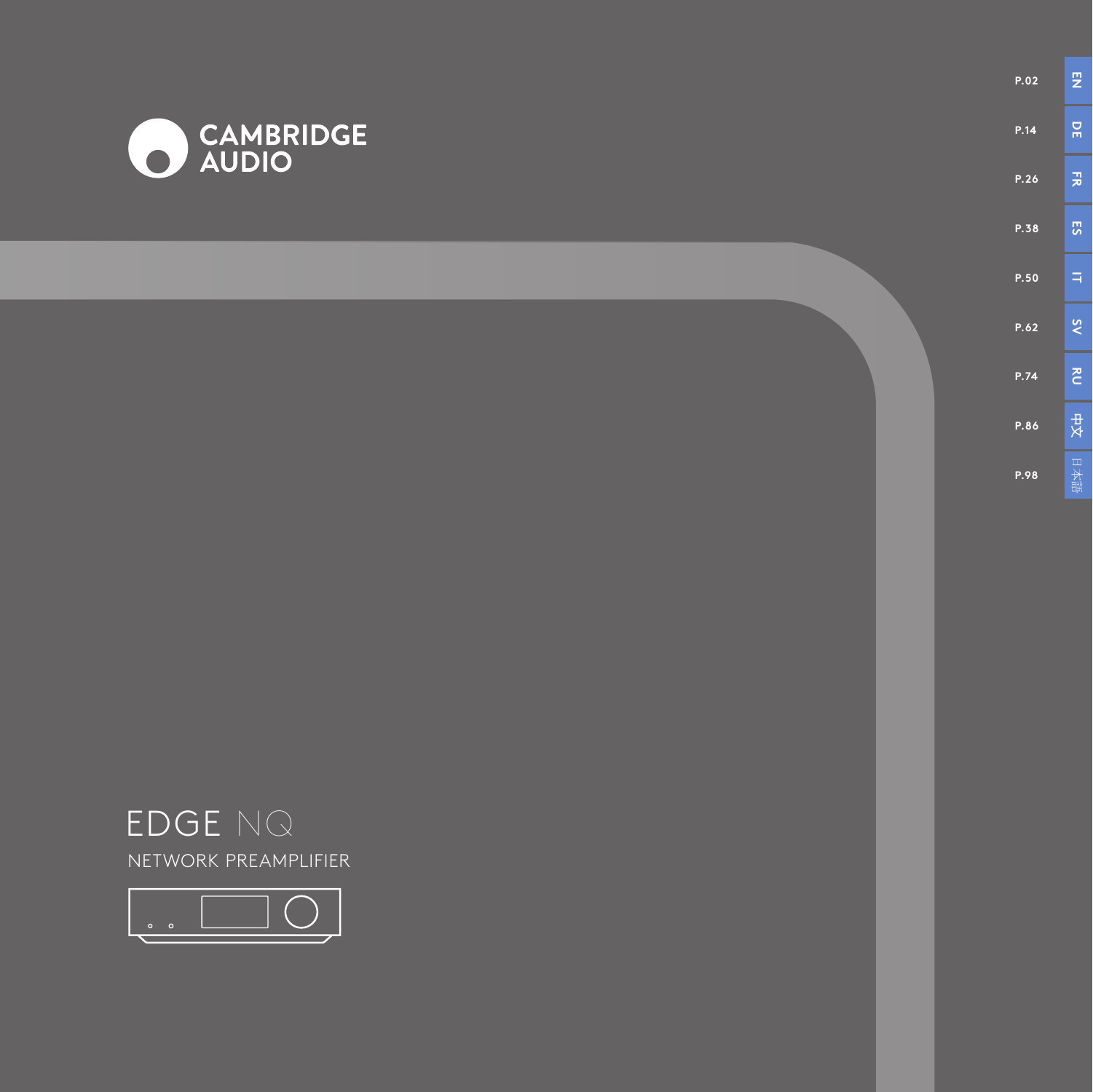### Introduction

First and foremost, thank you for choosing Cambridge Audio.

I'm sure that you're excited to listen to your new acquisition; I hope your expectations will be surpassed and that the pleasure will continue for many years to come.

At Cambridge Audio we are in awe of the way that music can move us. It's something that isn't easy to describe, but you know how wonderful it is.

Personally, listening to a quality system provokes the same reaction every time, it takes hold of me, possesses me and demands that I listen. I can lose myself for hours on a voyage of discovery, playing tracks that I haven't heard in years, and they all sound brand new. It thrills me, I'll be nodding, grinning, tapping and if there's a glass of wine involved, dancing like a fool! It's as exciting as hearing the songs for the first time, but with the added delight of recalling feelings and memories too. It really is a beautiful thing.

And that power is why we developed Edge, the pinnacle of five decades of engineering precision, continuous audio innovation and our lasting love of music. It's the inevitable conclusion to the singular objective that's guided Cambridge Audio from the start; to produce audio equipment that faithfully delivers a pure and natural sound. Nothing added, nothing taken away.

Cambridge Audio was born in 1968, when a promising R&D business established by some talented young technology graduates in Cambridge, England, turned their attention to stereo amplifiers. Britain in the 1960's was an incredibly exciting place to be - a time when British bands began to enjoy unprecedented global success, our studios led the way in recording technology and a small group of enterprising British engineers started to make equipment that would accurately playback these landmark recordings.

50 years on, and all our engineering and design is still carried out in the UK, by our dedicated teams in London and Cambridge. There's a few more of us working here now, and our head-office has relocated to central London; where we proudly continue to deliver world class hi-fi.

Our quest for audio perfection is built on simple principles; minimise the number of components in the signal path and select each component by listening to discover those with the purest sound. We're immensely proud of what we've created, having spared nothing in our efforts for perfection.

But ultimately this is about far more than the equipment and it's even more important than the music, it's about your experience when you listen. We hope that your Edge will transport you to some of the magical moments in your life, reminding you exactly why you fell in love with music in the first place.

Time to sit down, take a breath, and let the music take you away, wherever your heart desires.

Stuart George MANAGING DIRECTOR, CAMBRIDGE AUDIO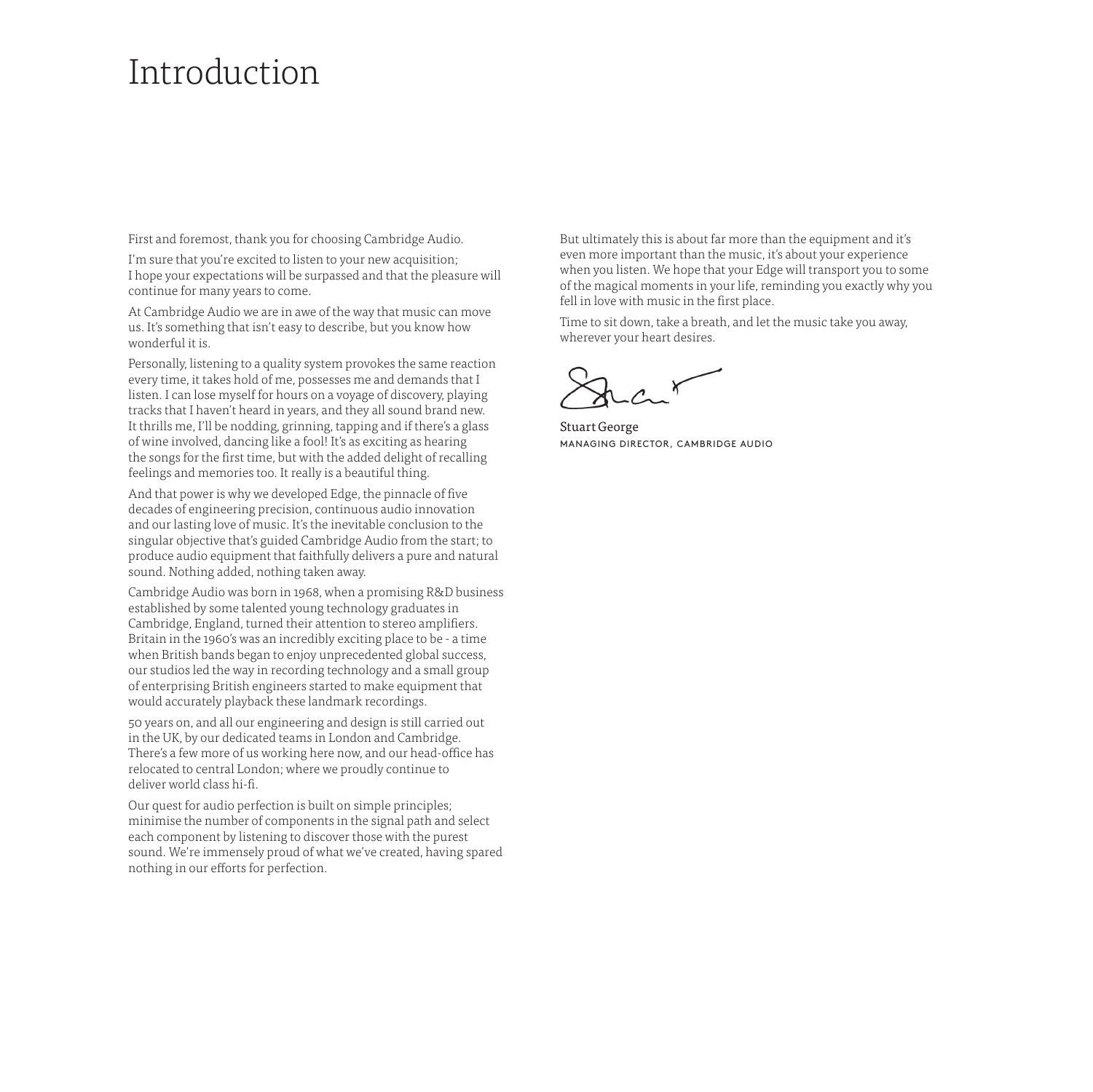### Contents

| <b>INTRODUCTION</b>                   | 2  |
|---------------------------------------|----|
| IMPORTANT SAFETY INFORMATION          | 4  |
| <b>FRONT PANEL</b>                    | 6  |
| <b>DISPLAY</b>                        | 6  |
| REAR PANEL                            | 7  |
| <b>FDGF REMOTE APP</b>                | 8  |
| REMOTE CONTROL                        | 8  |
| <b>HOW TO USE AIRPLAY</b>             | Q  |
| HOW TO USE SPOTIFY CONNECT            | 9  |
| <b>HOW TO USE CHROMECAST BUILT-IN</b> | 9  |
| <b>INTERNET RADIO</b>                 | 10 |
| <b>BLUETOOTH</b>                      | 10 |
| <b>TECHNICAL SPECIFICATION</b>        | 11 |
| SUPPORTED SOURCES AND FORMATS         | 12 |
| <b>TROUBLESHOOTING</b>                | 13 |

Please check the Edge NQ support page at http://techsupport. cambridgeaudio.com for details of any new features, advice on compatibility with other products, audio formats and the most recent copy of this manual.

This guide is designed to make installing and using this product as easy as possible. Information in this document has been carefully checked for accuracy at the time of printing; however, Cambridge Audio's policy is one of continuous improvement, therefore design and specifications are subject to change without prior notice.

This document contains proprietary information protected by copyright. All rights reserved. No part of this manual may be reproduced by any mechanical, electronic or other means, in any form, without prior written permission of the manufacturer. All trademarks and registered trademarks are the property of their respective owners.

© Copyright Cambridge Audio Ltd 2018.

For upcoming news on future products, software updates and exclusive offers, make sure you register your Edge unit at http://www.cambridgeaudio.com/register

 $\overline{z}$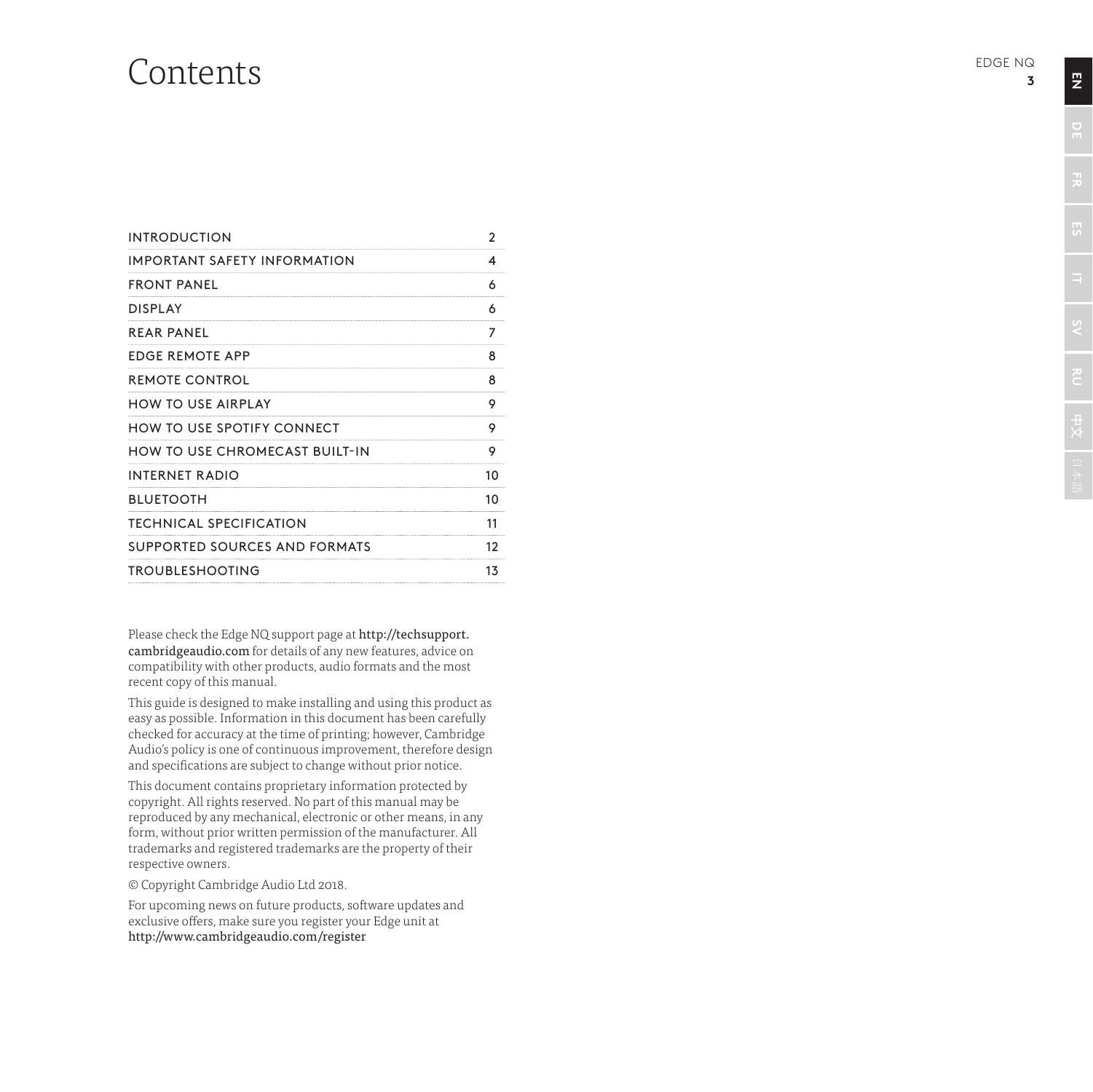# Important safety information

For your own safety please read the following important safety instructions carefully before attempting to connect this unit to the mains power supply. They will also enable you to get the best performance from and prolong the life of the unit:

- 1. Read these instructions.
- 2. Keep these instructions.
- 3. Heed all warnings.
- 4. Follow all instructions.
- 5. Do not use this apparatus near water.
- 6. Clean only with a dry cloth.
- 7. Do not block any ventilation openings. Install in accordance with the manufacturer's instructions.
- 8. Do not install near any heat sources such as radiators, heat registers, stoves, or other apparatus (including amplifiers) that produce heat.
- 9. Do not defeat the safety purpose of the polarized or grounding-type plug. A polarized plug has two blades with one wider than the other. A groundingtype plug has two blades and a third grounding prong. The wide blade or the third prong are provided for your safety. If the provided plug does not fit into your outlet, consult an electrician for replacement of the obsolete outlet.
- 10. Protect the power cord from being walked on or pinched, particularly at plugs, convenience receptacles and the point where they exit from the apparatus.
- 11. Only use attachments/accessories specified by the manufacturer.
- 12. Use with only the cart, stand, tripod, bracket, or table specified by the manufacturer, or sold with the apparatus. When a cart is used, use caution when moving the cart/ apparatus combination to avoid injury from tip-over.
- 13. Unplug this apparatus during lightning storms or when unused for long periods of time.

14. Refer all servicing to qualified service personnel. Servicing is required when the apparatus has been damaged in any way, such as the power-supply cord or plug having been damaged, liquid has been spilled or objects have fallen into the apparatus, the apparatus has been exposed to rain or moisture, does not operate normally, or has been dropped.

#### WARNING:

- Do not place the unit in an enclosed space; if you wish to place the unit on a shelf, use the top shelf to allow maximum ventilation. Do not put any objects on top of this unit. Do not situate it on a rug or other soft surface and do not obstruct any air inlets or outlet grilles. Do not cover the ventilation grilles with items such as newspapers, tablecloths, curtains, etc.
- To reduce the risk of fire or electric shock, do not expose this apparatus to rain or moisture . This unit must not be used near water or exposed to dripping or splashing water or other liquids. No objects filled with liquid, such as vases, shall be placed on the unit.
- Danger of explosion if battery is incorrectly replaced. Replace only with the same or equivalent type.
- The battery (battery pack or batteries installed) shall not be exposed to excessive heat such as sunshine, fire or the like.
- The unit must be installed in a manner that makes disconnection of the mains plug from the mains socket outlet (or appliance connector from the rear of the unit) possible. Where the mains plug is used as the disconnect device, the disconnect device shall remain readily operable.
- Please refer to the information on the exterior rear panel for electrical and safety information before installing or operating the apparatus.
- Only use the mains cord supplied with this unit.

Use of the apparatus in tropical climates - The equipment shall be used at a maximum 45 degree C ambient temperature.

The unit is of Class 1 construction and must be connected to a mains socket outlet with a protective earthing connection.



The lightning flash with the arrowhead symbol within an equilateral triangle is intended to alert the user to the presence of un-insulated 'dangerous voltage' within the product's enclosure that may be of sufficient magnitude to constitute a risk of electric shock to persons. Warning: To reduce the risk of electric shock, do not remove cover (or back) as there are no user-serviceable parts inside. Refer servicing to qualified personnel.

The exclamation point within an equilateral triangle is intended to alert the user to the presence of important operating and maintenance instructions in the service literature relevant to this appliance

#### VENTILATION

Important! The unit will become hot when in use. Do not stack multiple units on top of each other.

Ensure that small objects do not fall through any ventilation grille. If this happens, switch off immediately, disconnect from the mains supply and contact your dealer for advice.

#### POSITIONING

Choose the installation location carefully. Avoid placing it in direct sunlight or close to a source of heat. No naked flame sources, such as lighted candles, should be placed on the unit. Also avoid locations subject to vibration and excessive dust, cold or moisture. The unit can be used in a moderate climate.

This unit must be installed on a sturdy, level surface. Do not place in a sealed area such as a bookcase or in a cabinet. Do not

place the unit on an unstable surface or shelf. The unit may fall, causing serious injury to a child or adult as well as serious damage to the product. Do not place other equipment on top of the unit.

Due to stray magnetic fields, turntables or CRT TVs should not be located nearby due to possible interference. Electronic audio components have a running in period of around a week (if used several hours per day). This will allow the new components to settle down and the sonic properties will improve over this time

#### POWER SOURCES

The unit should be operated only from the type of power source indicated on the marking label. If you are not sure of the type of power-supply to your home, consult your product dealer or local power company. If you do not intend to use this unit for a long period of time, unplug it from the mains socket.

#### OVERLOADING

Do not overload wall outlets or extension cords as this can result in a risk of fire or electric shock. Overloaded AC outlets, extension cords, frayed power cords, damaged or cracked wire insulation and broken plugs are dangerous. They may result in a shock or fire hazard.

Be sure to insert each power cord securely. To prevent hum and noise, do not bundle the interconnect leads with the power cord or speaker leads.

#### CLEANING

To clean the unit, wipe its case with a dry, lint-free cloth. Do not use any cleaning fluids containing alcohol, ammonia or abrasives. Do not spray an aerosol at or near the unit.

#### SERVICING

These units are not user serviceable. Never attempt to repair, disassemble or reconstruct the unit if there seems to be a problem. A serious electric shock could result if this precautionary measure is ignored. In the event of a problem or failure, please contact your dealer.

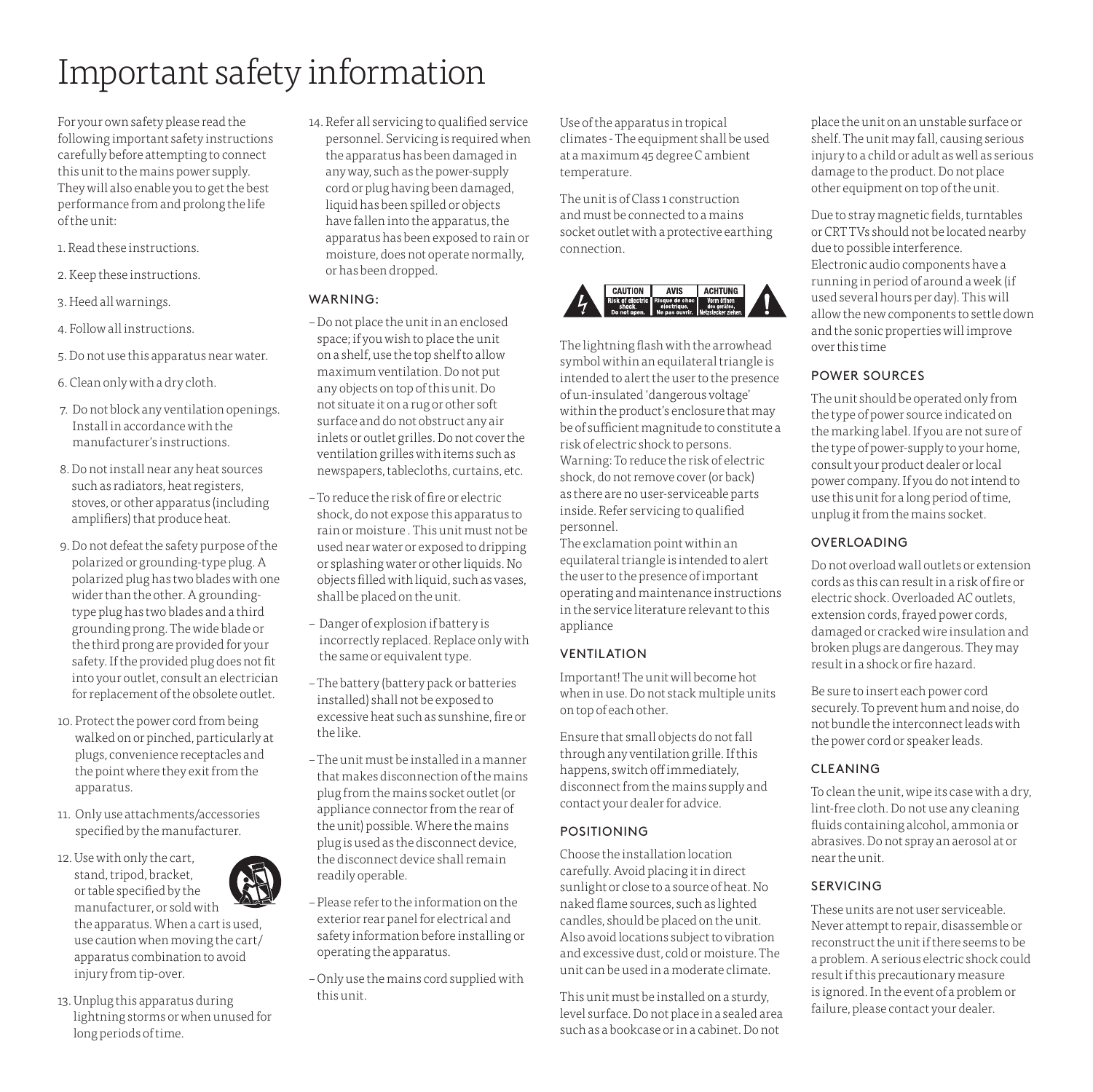#### BATTERY DISPOSAL

Batteries may contain substances harmful to the environment. Please dispose of any discharged batteries with due consideration and in accordance with local environmental/electronic recycling guidelines.



#### WEEE SYMBOL

The crossed-out wheeled bin is the European Union symbol for indicating separate collection for

electrical and electronic equipment. This product contains electrical and electronic equipment which should be reused, recycled or recovered and should not be disposed of with unsorted regular waste. Please return the unit or contact the authorised dealer from whom you purchased this product for more information.

CE MARK

This product complies with European Low Voltage (2014/35/EU), Electromagnetic Compatibility (2014/30/EU) and Environmentally-friendly design of Energy-related Products (2009/125/ EC) Directives when used and installed according to this instruction manual. For continued compliance only Cambridge Audio accessories should be used with this product and servicing must be referred to qualified service personnel.



#### RCM (REGULATORY COMPLIANCE MARK)

This product meets Australia, New Zealand Safety, EMC and Radio Communications requirements of the ERAC and ACMA.



#### CU-TR MARK

This product meets Russia, Byelorussia and Kazakhstan electronic safety approvals.

#### WI-FI INFORMATION

For W-Fi Connectivity this device comes supplied with an external Wi-Fi dongle

that plugs into the USB port of your device. This Wi-Fi dongle has been tested in conjunction with your Edge NQ. It is not recommended to use any other type of dongle than the type that has been supplied. This device meets all the technical and regulatory requirements of your region. Please refer to specific in country information.

#### FCC STATEMENT

This device complies with Part 15 of the FCC Rules. Operation is subject to the following two conditions: (1) this device may not cause harmful interference, and (2) this device must accept any interference received, including interference that may cause undesired operation.

#### Federal Communications Commission Notice:

This equipment has been tested and found to comply with the limits for a Class B digital device, pursuant to Part 15 of the FCC Rules. These limits are designed to provide reasonable protection against harmful interference in a residential installation.

This equipment generates, uses, and can radiate radio frequency energy, and if not installed and used in accordance with the instructions, may cause harmful interference to radio communications. However, there is no guarantee that interference will not occur in a particular installation.

If this equipment does cause harmful interference to radio or television reception, which can be determined by turning the equipment off and on, the user is encouraged to try and correct the interference by one or more of the following measures:

- Reorient or relocate the receiving antenna.
- Increase the distance between the equipment and the receiver.
- Connect the equipment to an outlet on a circuit different from that to which the receiver is connected.

• Consult the dealer or an experienced radio/TV technician for help.

FCC Caution: Any changes or modifications not expressly approved by the party responsible for compliance could void the user's authority to operate this equipment.

2.4 GHz Wi-Fi operation of this product in the USA is hardware limited to channels 1 through 11.

#### RF Exposure Statement:

To maintain compliance with FCC's RF Exposure guidelines. This equipment should be installed and operated with a minimum distance of 20cm between the radiator and your body. Use only the supplied antenna.

#### Modifications:

The FCC requires the user to be notified that any changes or modifications to this device that are not expressly approved by Cambridge Audio, may void the user's authority to operate the equipment.

#### CANADA - INDUSTRY CANADA (IC)

This radio transmitter has been approved by Industry Canada.

This device complies with Industry Canada License exempt RSS standard(s). Operation is subject to the following two conditions.

(1) this device may not cause interference and (2) this device must accept any interference, including interference that may cause undesired operation of the device. This equipment should be installed and operated with a minimum distance of 20cm between the radiator and your body.

The transmitter must not be co-located or operating in conjunction with any other antenna or transmitter.

#### INDUSTRIE CANADA (IC)

Le présent appareil est conforme aux CNR d'Industrie Canada applicables aux appareils radio exempts de licence. L'exploitation est autorisée aux deux conditions suivantes :

(1) l'appareil ne doit pas produire de brouillage, et (2) l'utilisateur de l'appareil doit accepter tout brouillage radioélectrique subi, même si le brouillage est susceptible d'en compromettre le fonctionnement. Cet équipement doit être installé et utilisé à une distance minimale de 20 cm entre le radiateur et votre corps.

L'émetteur ne doit pas être co-placé ni fonctionner en conjonction avec une autre antenne ou transmetteur.

#### EUROPE-EUROPEAN UNION **NOTICE**

Radio products with the CE marking comply with the RED Directive (2014/53/ EU) issued by the Commission of the European Community.

Frequency: 2402 MHz-2480 MHz

The Max. transmit power: 8.23 dBm

This product can be used across EU member states.

Compliance with this directive implies conformity to the following European Norms.

- EN 60065 Product Safety.
- EN 300 328 Technical requirement for radio equipment.
- EN 301 489 General EMC requirements for radio equipment.

**EN**

**ITE DE**<br>**ITE** 

**RU ES**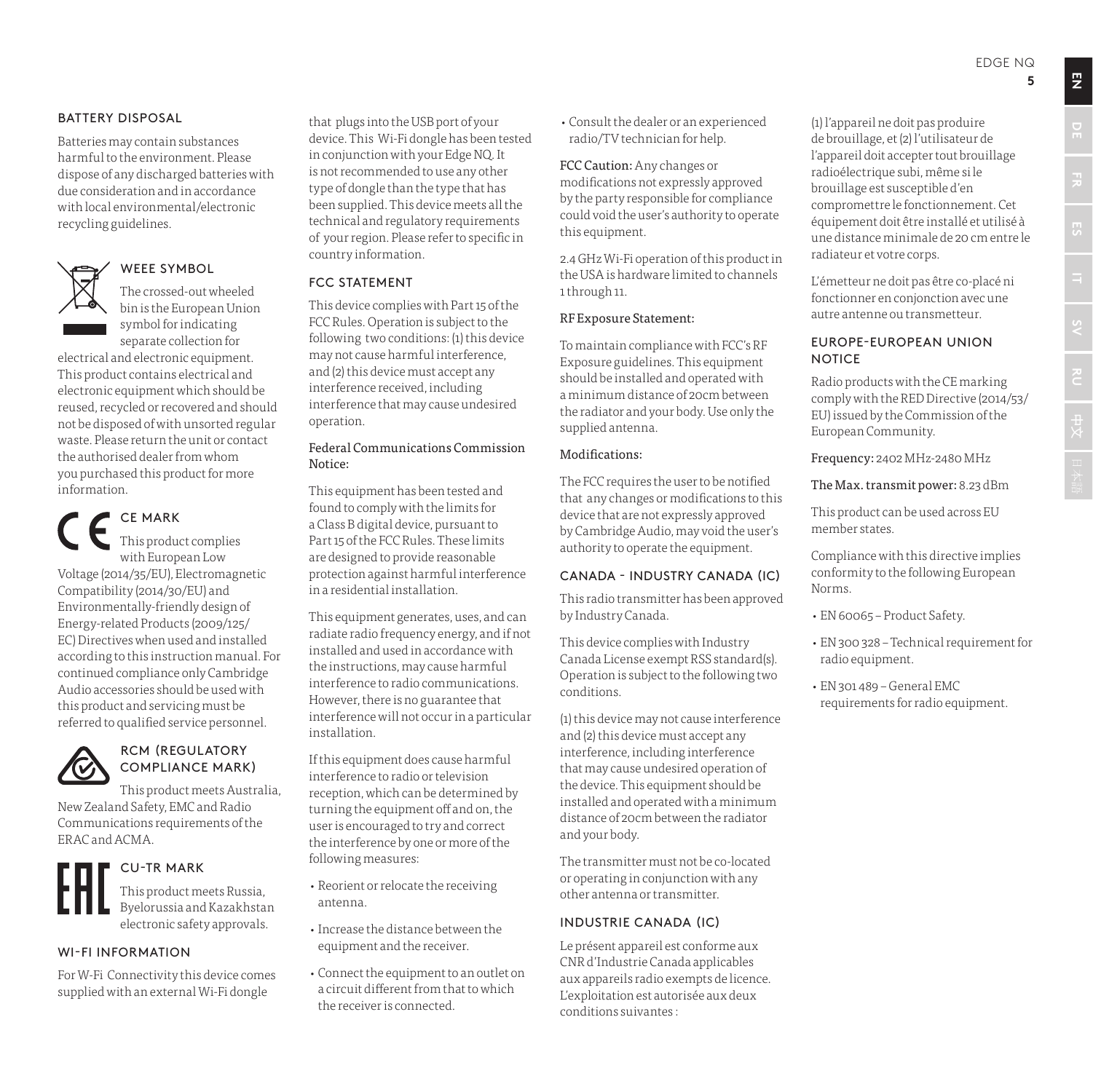## Front panel

#### 1. STANDBY/ON

Switches the unit between Standby mode (indicated by dim LED) and On (indicated by bright LED).

#### AUTO POWER DOWN (APD)

The product will automatically switch to standby mode after inactivity of 20 minutes. To enable or disable this function, use the Cambridge Edge Remote app.

#### 2. HEADPHONES

For suitable headphones – connection will automatically mute the pre-out.

#### 3. DISPLAY

4. IR SENSOR

#### 5. VOLUME/SOURCE SELECTOR

To change the volume, rotate the front part.

To select a source, rotate the back part.

# Display



#### 1. CURRENT SOURCE

2. SOURCE INDICATION

#### 3. ICONS

Firmware update notification, headphones, usb media and network connection.

Note: Edge NQ will automatically display a notification when it is connected to a network and new firmware is available. To update the firmware use either the Edge Remote app or the product webmin page.

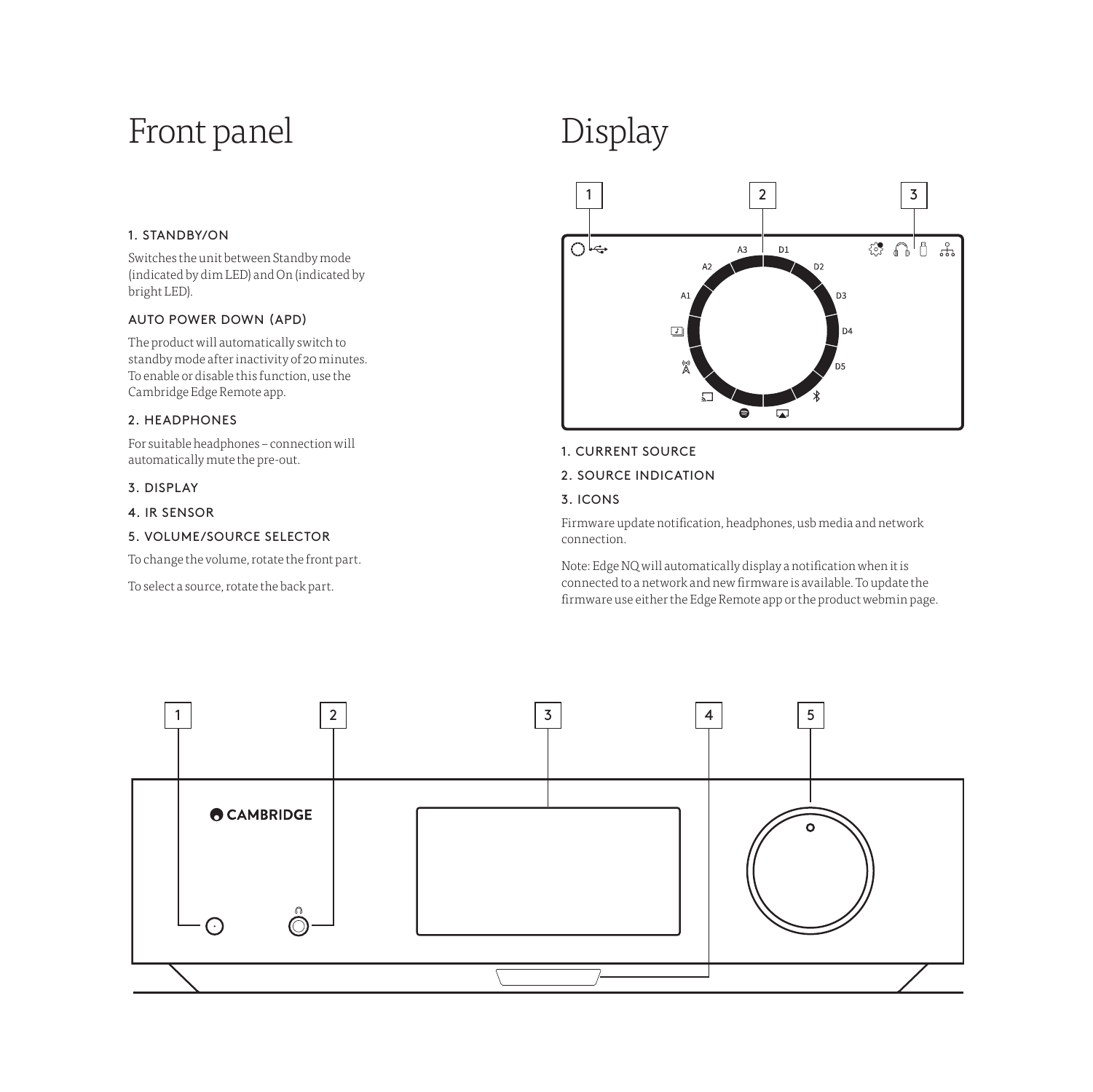### Rear panel

#### 1. AC POWER SOCKET

#### 2. VOLTAGE SELECTOR SWITCH

Note: For use by Cambridge Audio service personnel only.

#### 3. PRE OUT

#### 4. USB AUDIO IN (D5)

For connecting to PC/MAC computers.

(Class 2 USB Audio only. Windows based PCs require a Cambridge Audio USB driver to be installed before connection)

#### 5. AUDIO RETURN CHANNEL (ARC)(D4)

Connection from a TV that supports ARC function.

#### 6. UNBALANCED (A1 AND A2) BALANCED XLR (A3)

#### 7. DIGITAL INPUTS (D1, D2 AND D3)

#### 8. RS232

Custom install control - a full protocol is available for the Edge NQ on our website.

#### 9. LINK

Use the Link cable between the Edge NQ and Edge W to synchronise power on/standby.

#### 10. USB MEDIA

For connecting local media storage. Note that the USB ports are not intended for connection to Apple mobile devices; no functionality, charging or otherwise is supported.

#### 11. BLUETOOTH ANTENNA

Used for wireless streaming Bluetooth audio directly from most phones, tablets and laptops. See Bluetooth section for details.

#### IMPORTANT

To use the UPnP media playing feature, Internet radio, streaming services or to receive product software updates, you will need either a wired Ethernet or Wi-Fi connection to your network.

#### 12. USB WIFI

Connect the supplied Wi-Fi dongle to the correct USB input on the rear of Edge NQ – it will need to be within range of your wireless router.

Important note: Do not connect/disconnect the Wi-Fi dongle when the unit is on.

#### 13. ETHERNET

Use a wired connection for seamless playback of high resolution 176.4kHz, 192kHz and DSD128.



**EN**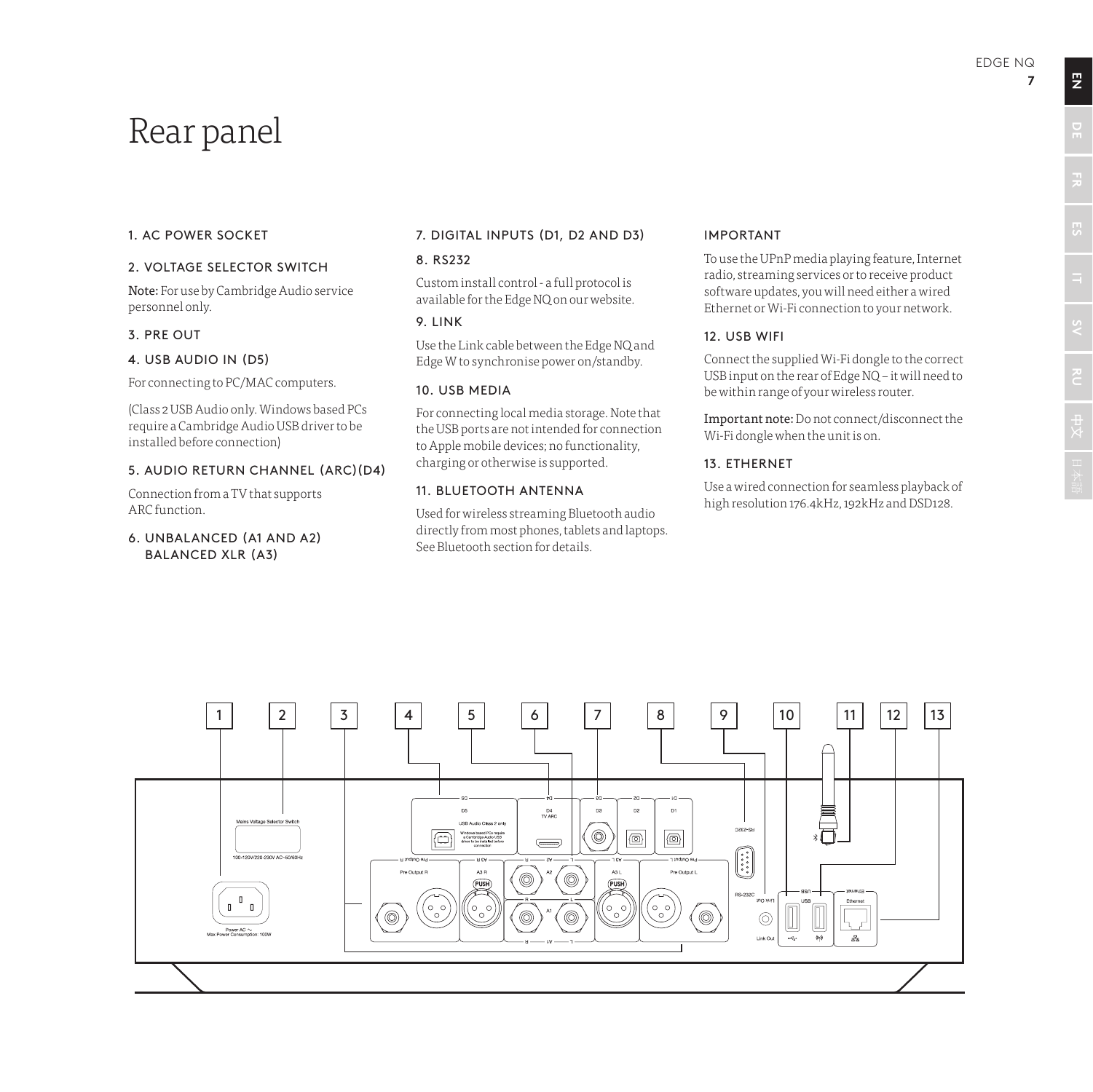## Edge Remote app

To setup the Edge NQ, please first download the Cambridge Edge Remote app from the Apple app store or Google Play store.

The app will assist you in setting up the Edge NQ on your home network, enabling Chromecast built-in and much more.



## Remote control

#### 1. STANDBY/ON

#### 2. VOLUME

3. SKIP

#### 4. PLAY/PAUSE & MUTE/UNMUTE

Note: This remote function is source dependent. Where possible the source will be paused and for other sources the output will be muted.

#### 5. SOURCE SELECTION

#### 6. PROGRAMMABLE BUTTONS

Press and hold to store the current source and its volume level.

Note: Not available for media player queue, AirPlay or Chromecast sources.

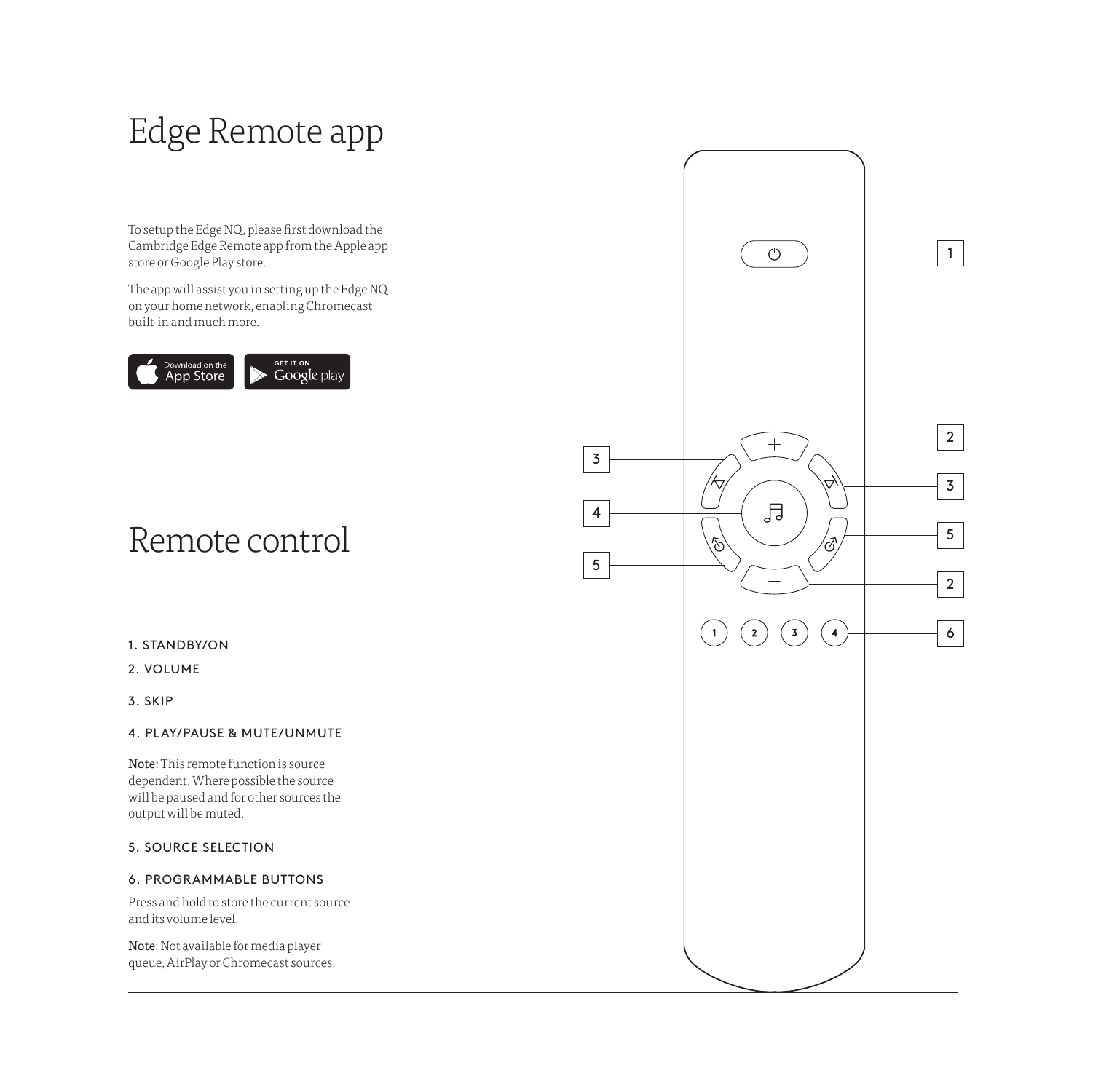**9**

### How to use AirPlay

### How to use Spotify Connect

### How to use Chromecast built-in



- 1. Connect your Edge NQ to your network.
- 2. Open the app that you want to AirPlay from.
- 3. Tap  $\otimes$  or  $\Box$ .
- 4. Select Edge NQ as your AirPlay device.

#### FROM CONTROL CENTER

To switch the audio on your device from Control Center: Swipe up from the bottom edge of any screen on your device to open Control Center.

Touch and hold  $\blacktriangleright$  in the upper-right corner, then select your Edge NQ.



#### SPOTIFY CONNECT

A Spotify Premium subscription is required to listen on your Edge NQ.

Visit spotify.com/premium to go Premium.

Listen out loud with Spotify Connect.

- 1. Connect your Edge NQ to your wifi network.
- 2. Open up the Spotify app on your phone, tablet or laptop using the same wifi network.
- 3. Play a song and select Devices Available.
- 4. Select your Edge NQ and start listening.

Visit spotify.com/connect to learn more.

The Spotify Software is subject to third party licenses found here:

www.spotify.com/connect/third-partylicenses

### <u>কী</u> Chromecast built-in

EDGE NQ COMES WITH CHROMECAST BUILT-IN. IT LETS YOU STREAM YOUR FAVORITE MUSIC FROM YOUR PHONE, TABLET OR LAPTOP TO YOUR SPEAKER.\*

\*Works with compatible iPhone®, iPad®, Android phone and tablet, Mac® and Windows® laptop, and Chromebook devices.

#### YOUR PHONE IS YOUR REMOTE

By using your phone, there's nothing new to learn — stream your apps, your playlists, your favorite artists — without new log-ins or downloads. It's simple to browse, queue, and control from anywhere in the home.

#### TAP THE CAST BUTTON

Simply tap the Cast button from your own mobile device to start streaming music to your speaker. Search, play, pause, and more right from your phone.\*

\*Device should be on the same Wi-Fi network.

#### 100+ CHROMECAST ENABLED APPS

Choose from millions of songs from popular music services like Google Play Music, Spotify, Deezer, TuneIn and 100+ more. Discover more apps at...

#### google.com/cast/apps

Set up your speaker on your phone or tablet google.com/cast/setup

**EN**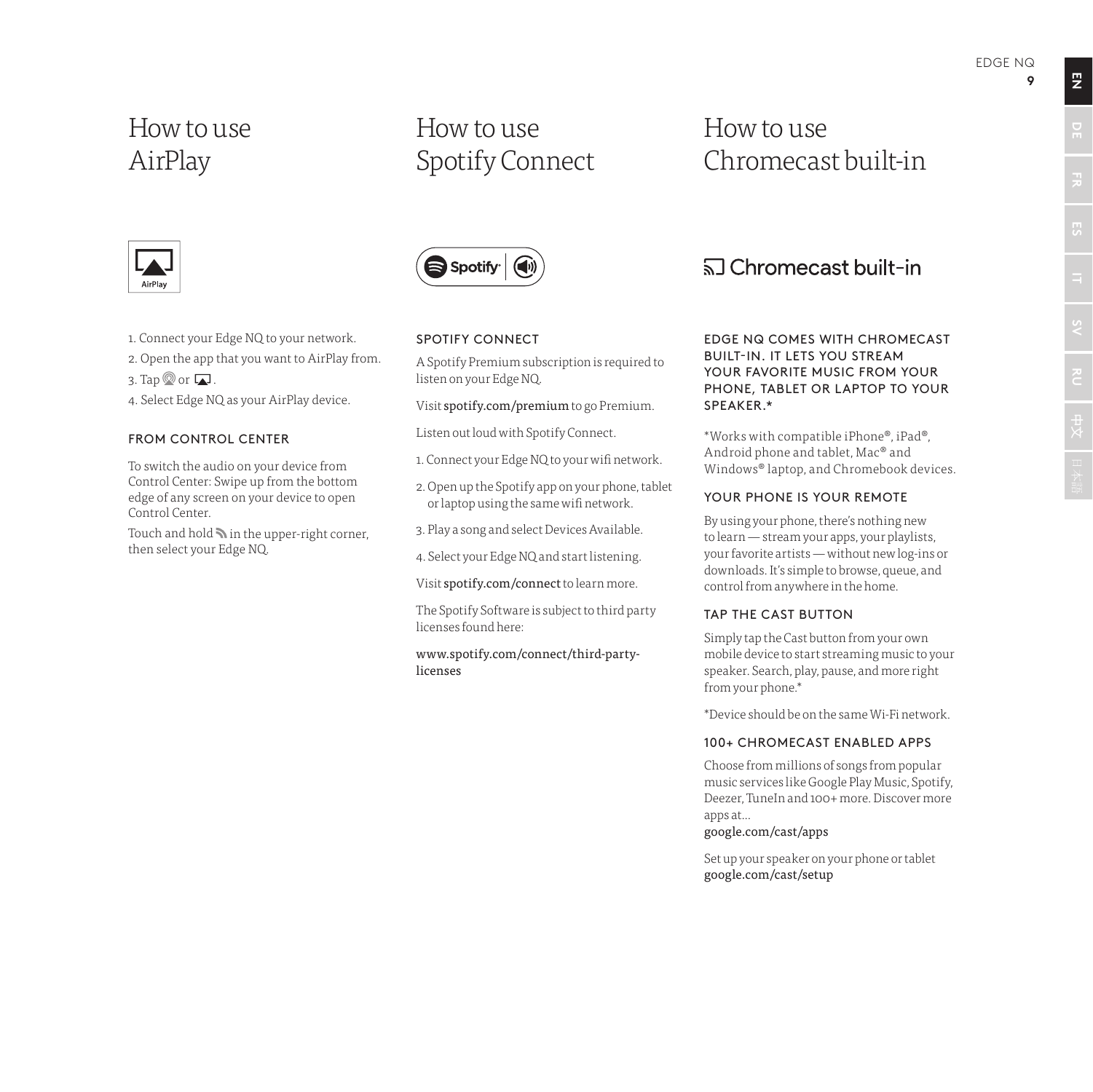### Internet radio

Use the Cambridge Edge Remote app to choose the Internet radio station you wish to listen to.



### Bluetooth

Selecting this allows the Edge NQ to receive wireless Bluetooth audio from most phones, tablets and laptops.

#### PAIRING

To begin streaming high quality music from your chosen media source it will first need to be paired with the Edge NQ.

Note: Your device can only be paired and connected to the Edge NQ while the Bluetooth source is selected.

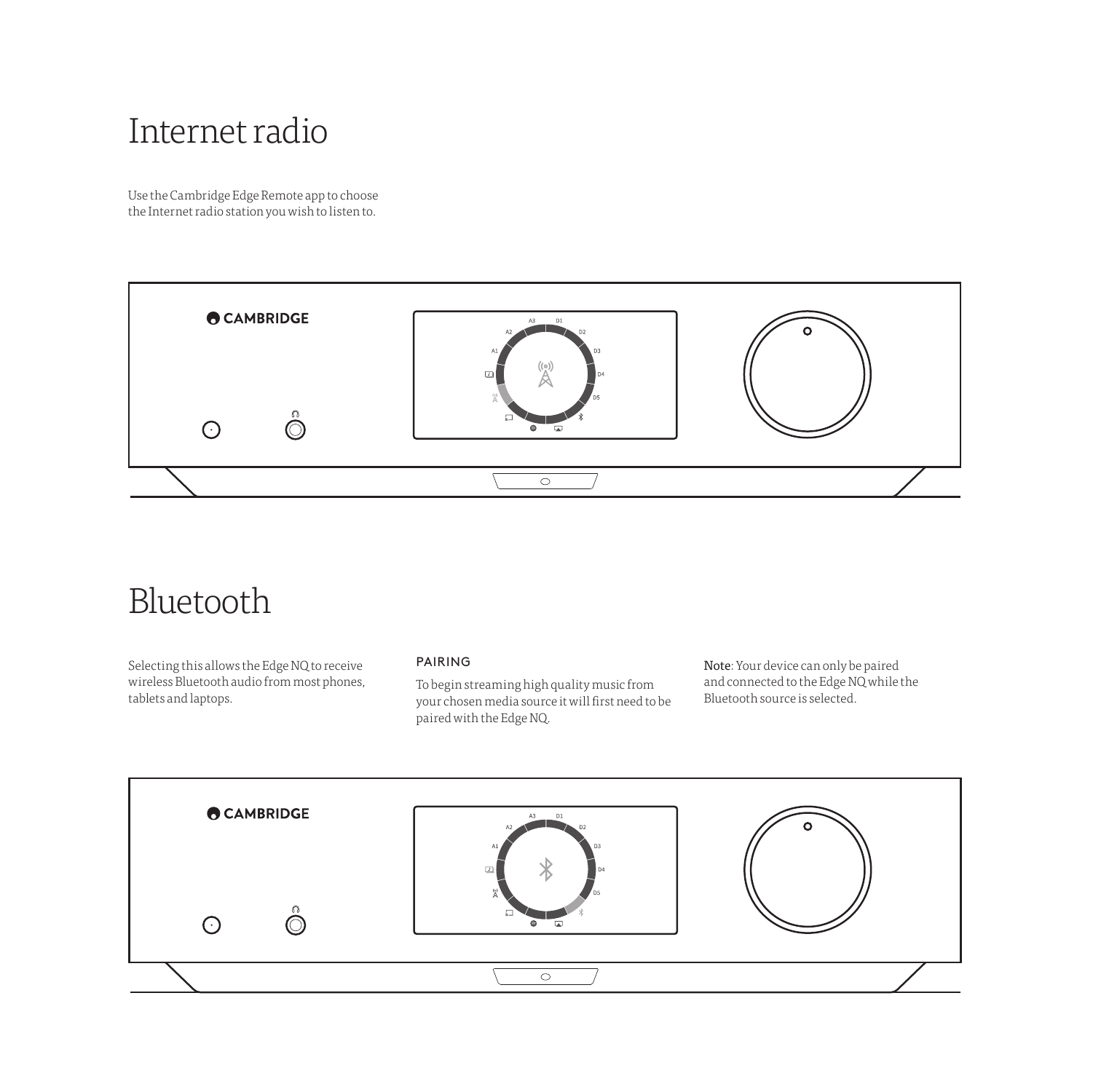# Technical specification



| D/A Converter:             | THD <0.0008%, 20Hz - 20kHz, 24-bit, 1Vrms output                                           |
|----------------------------|--------------------------------------------------------------------------------------------|
| THD Analog sources:        | <0.0008%, 20Hz - 20kHz, 1Vrms output                                                       |
| <b>Frequency Response:</b> | 20Hz-20kHz +/- 0.1dB                                                                       |
| S/N ratio (ref 1V output): | $>103$ dB                                                                                  |
| Crosstalk @ 1kHz:          | $\langle -100dB$                                                                           |
| Max preamp output:         | 6Vrms single ended or 6Vrms + 6Vrms balanced.                                              |
| USB audio input:           | USB Audio Class 2.0 supporting up to 32-bit 384kHz PCM, or up to DSD256                    |
| USB drive input:           | 1 x USB 2.0 current limited to 1A, FAT32 / NTFS / HFS / HFS+                               |
| Bluetooth:                 | 4.1 (Smart/BLE enabled) A2DP/AVRCP supporting SBC, AAC, Qualcomm® aptX™ and aptX™ HD audio |
| <b>TOSLINK</b> input:      | 16/24-bit 32-96kHz                                                                         |
| Coax SPDIF input:          | 16/24-bit 32-192kHz                                                                        |
| Wi-Fi:                     | IEEE 802.11 b/g or n (2.4GHz), Encryption WEP, WPA, WPA2                                   |
| Ethernet:                  | IEEE 802.3, 10 Base-T or 100 Base-T                                                        |
| Max power consumption:     | 100W                                                                                       |
| Standby power consumption: | < 0.5W                                                                                     |
| Dimensions:                | 120 x 460 x 405mm (4.7 x 18.1 x 15.9")                                                     |
| Weight:                    | 10.2kg (22.4lbs)                                                                           |

 $\overline{z}$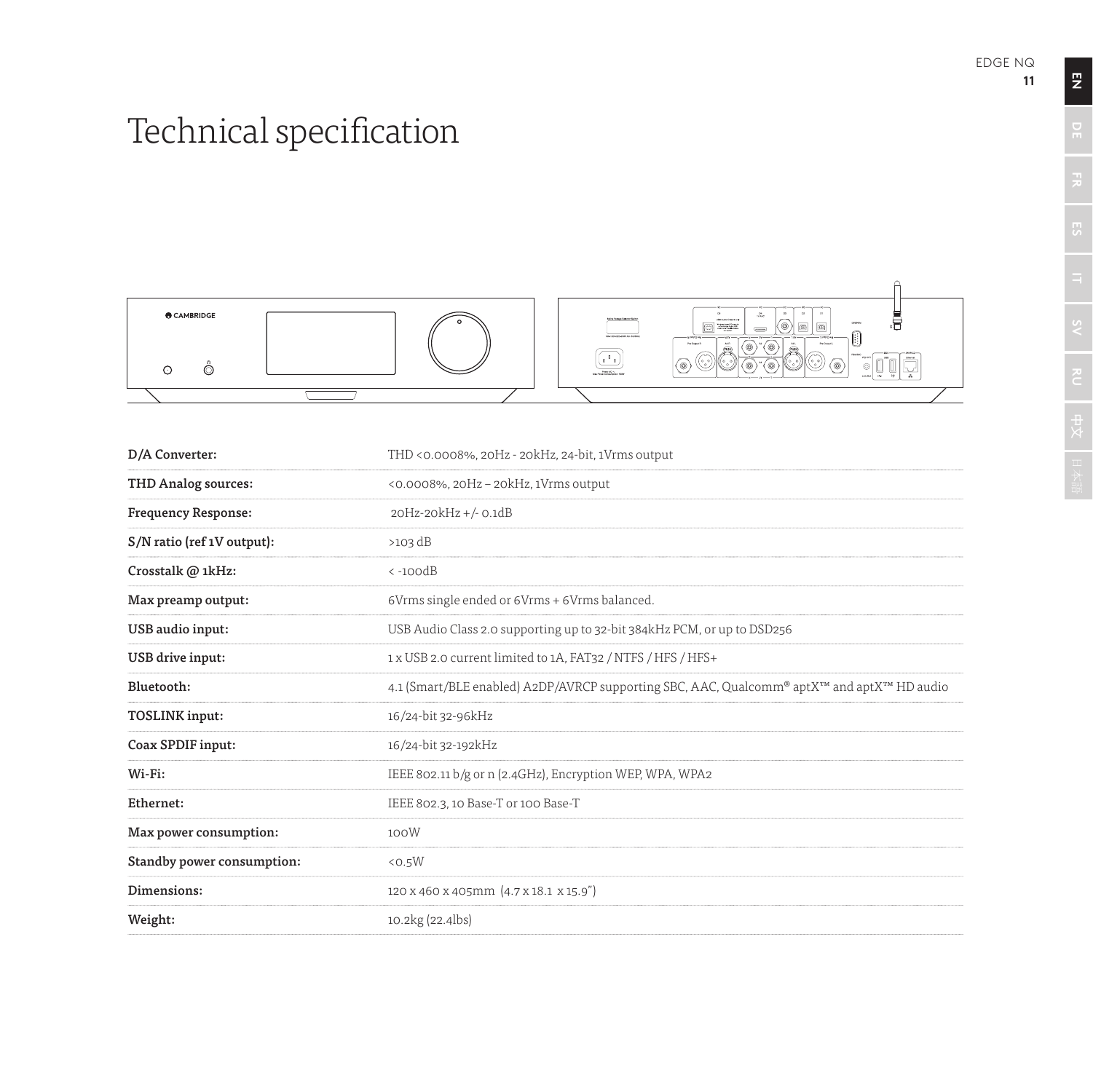## Supported sources and formats

#### Supported streaming sources:

- Internet radio
- Apple AirPlay™
- Chromecast built-in™
- Spotify Connect™
- UPnP
- Bluetooth A2DP/AVRCP supporting SBC, AAC, Qualcomm® aptX™ and aptX™ HD audio

#### Supported audio formats

#### Via UPnP or attached USB storage device:

- WAV containing uncompressed PCM 16-32 bit 32-192kHz
- FLAC containing losslessly compressed PCM 16-24 bit 32-192kHz
- Apple Lossless (ALAC) containing losslessly compressed PCM 16-24 bit 32-192kHz
- AIFF containing uncompressed PCM 16-24 bit 32-192kHz
- Microsoft® Windows Media™ Audio (WMA 9 Standard, WMA Pro and WMA lossless) 32-320kbps
- MP3 (CBR or VBR) 16-320kbps
- AAC, HE AAC and AAC+ (CBR or VBR) 16-320kbps
- OGG Vorbis 32-320kbps
- DSF and DFF containing DSD64 at 2.8224 MHz or DSD128 at 5.6448 MHz

#### Streaming protocols:

- RTSP (Real Time Streaming Protocol)
- MMS (Microsoft Media Server Protocol)
- HTTP (Hyper Text Transfer Protocol)
- HLS (HTTP Live Streaming)
- DASH (Dynamic Adaptive Streaming over HTTP)

#### Playlist formats:

- ASX (Microsoft® playlist format)
- M3U
- PLS

Stream Magic is a trademark of Audio Partnership Plc and is registered in the European Community and other countries.

This product contains software licensed under version 2 of the GNU Public License and version 2.1 of the GNU Lesser Public License. The source code for this software is available from: http://gpl.stream-magic.com/

This product includes technology owned by Microsoft Corporation and under a licence from Microsoft Licensing GP. Use or distribution of such technology outside of this product is prohibited without a license from Microsoft Corporation and/or Microsoft Licensing, GP as applicable.

AirPlay works with iPhone, iPad, and iPod touch, or Mac and PC with iTunes.

Use of the Works with Apple badge means that an accessory has been designed to work specifically with the technology identified in the badge and has been certified by the developer to meet Apple performance standards.

The Spotify software is subject to third party licenses found here:

#### https://developer.spotify.com/legal/third-party-licenses/

The Bluetooth® word mark and logos are registered trademarks owned by the Bluetooth SIG, Inc. and any use of such marks by Audio Partnership Plc is under license. Other trademarks and trade names are those of their respective owners.

Android, Google Play and the Chromecast built-in logo are trademarks of Google Inc.

Qualcomm is a trademark of Qualcomm Incorporated, registered in the United States and other countries, used with permission. aptX is a trademark of Qualcomm Technologies International, Ltd., registered in the United States and other countries, used with permission.

Qualcomm aptX is a product of Qualcomm Technologies International, Ltd.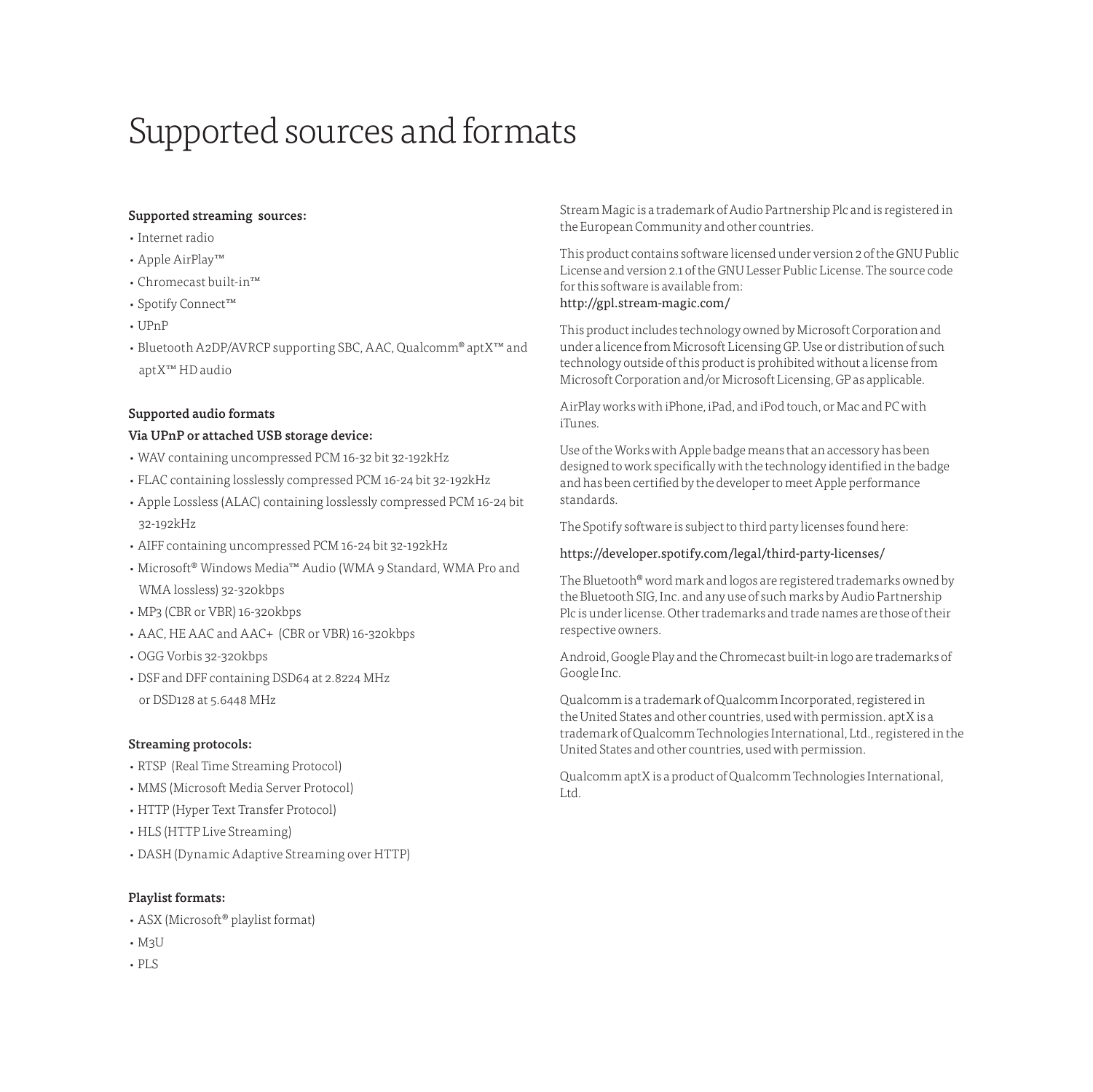## Webmin

Troubleshooting

If you experience any trouble with your Edge NQ, visit the help section on our webpage at http://techsupport.cambridgeaudio.com

#### If you have trouble connecting the Edge NQ to your network, these steps may help to resolve the problem:

- Confirm that a connected computer can access the Internet (i.e. can browse the web) using the same network.
- If you have an encrypted Wi-Fi network, check that you have entered the correct key or passphrase. Remember that text-format keys are case sensitive.

#### If your Edge NQ can connect to the network successfully, but is unable to play particular Internet Radio stations, it may be due to one of the following causes:

- The station is not broadcasting at this time of the day (remember it may be located in a different time zone).
- The station has reached the maximum allowed number of simultaneous listeners.
- The station is not broadcasting anymore.
- The Internet connection between the server (often located in a different country) and you is too slow.

#### If you have problems with UPnP playback check the following:

- Ensure your chosen UPnP server software is capable of serving the file type you are trying to access. Some servers do not serve FLAC for instance.
- The Edge NQ can only play non DRM files. Files that have DRM controls cannot be played by the Edge NQ. Some servers may be able to authorise and de-crypt Microsoft Playsforsure before then serving the content to the Edge NQ, but this operation is not guaranteed as it is purely a function of the server.
- If attempting to play 24-bit WAV or FLAC content a wired Ethernet connection is normally required for reliable operation due to bandwidth considerations.
- Check the Edge NQ is capable of playing back the file type you are trying to access.

#### If you have problems with USB Media playback check the following:

- Check the Edge NQ is capable of playing back the file type you are trying to access.
- For USB Media the Edge NQ can only play non DRM files. Files that have DRM controls cannot be played.
- Check that your device does not require more than 1A if it is powered from the USB socket itself.
- Check your device format is supported by the Edge NQ.
- The way you organise your USB media affects how efficiently the Edge NQ can browse the content. Good practice is to create folders for Artists within which you should have a sub folders for each Album which then contain the tracks for that Album. Libraries with thousands of tracks in one folder will progressively slow down the Edge NQs media browsing.

The webmin page allows you to change Edge NQ settings and install firmware updates.

To view webmin, enter the IP address of the Edge NQ into a browser on a computer, phone or tablet connected to the same network.

The IP address of the Edge NQ can be found in the Setup menu. To enter the setup menu, press and hold the front panel power button for a few seconds while the unit is powered on. Use the source selector to browse through various settings and press the power button to select.

#### *Setup menu*